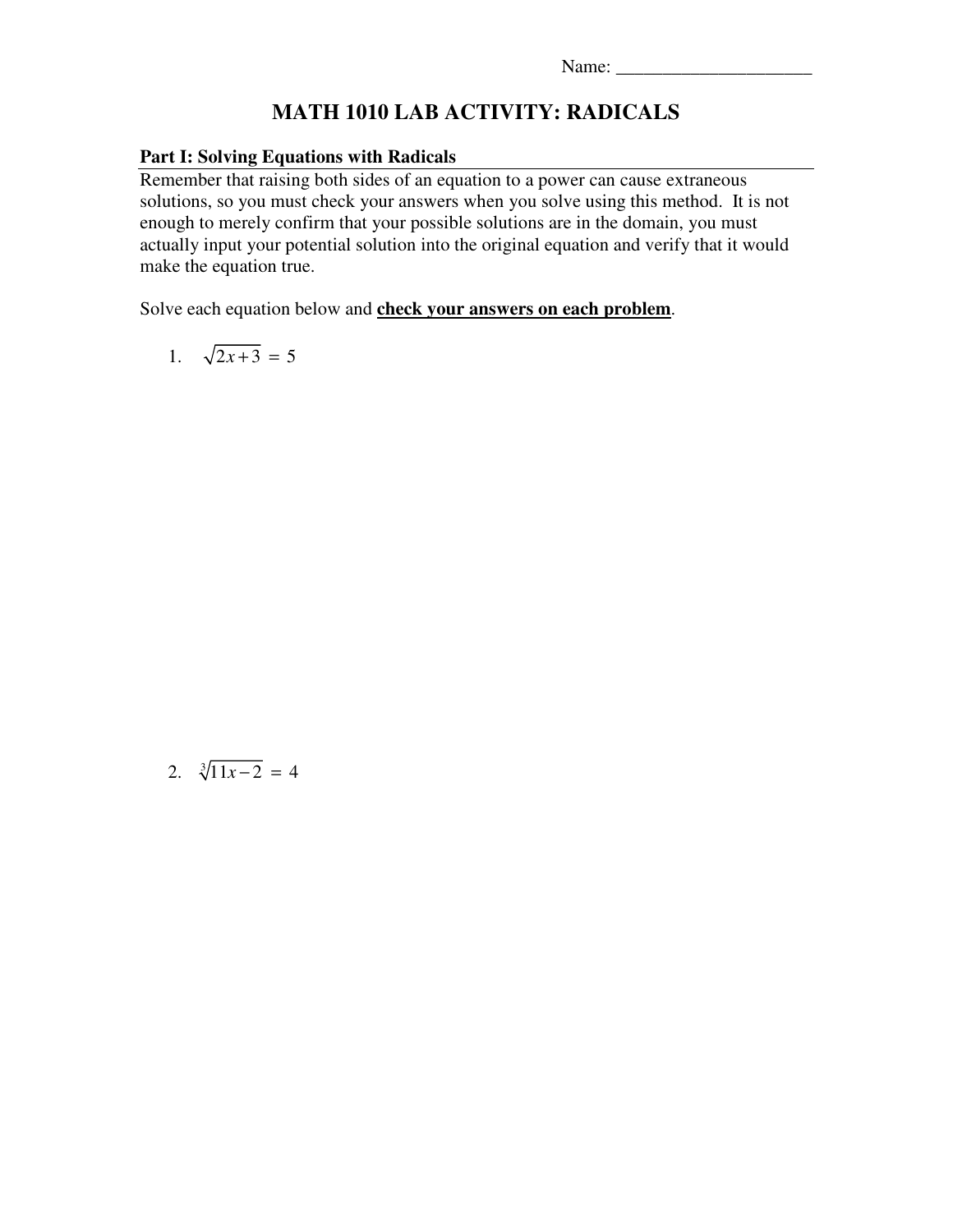3.  $\sqrt{x+7} = x+5$ 

4.  $2x = 3 + \sqrt{5x + 5}$ 

$$
5. \quad 3\sqrt{x} + 4 = x
$$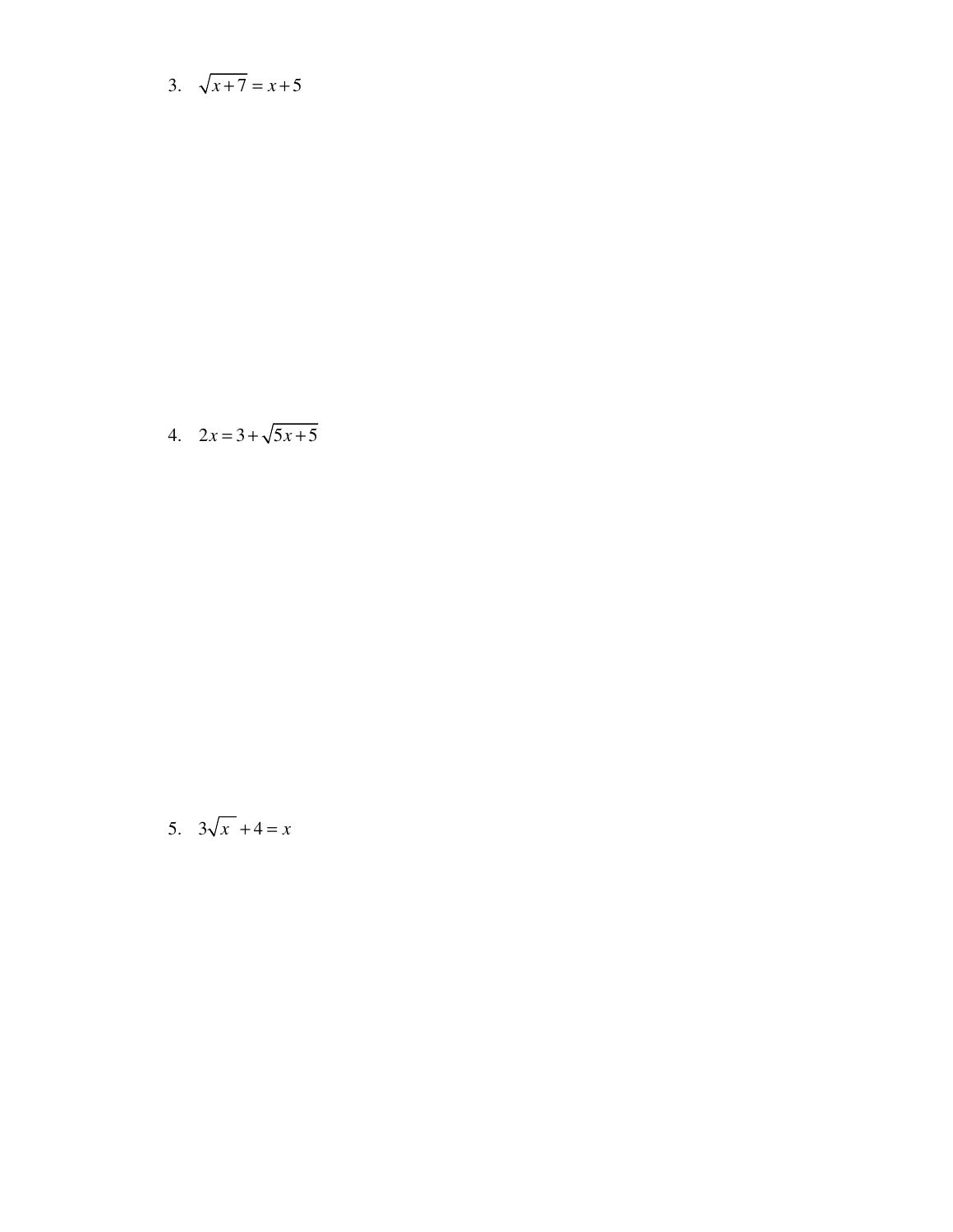## **Part II: Graphing Radicals**

Review Question: Given the function  $f(x) = \sqrt{x}$ 

- 1. State the domain of the function:
- 2. List at least **five** exact  $(x, y)$  ordered pairs that lie on the graph of this function. Think about the domain as you choose your *x* values!

|                                          |  |  |  |      |    |      | y                           |   |   |   |   |    |    |    |    |    |    |    |   |
|------------------------------------------|--|--|--|------|----|------|-----------------------------|---|---|---|---|----|----|----|----|----|----|----|---|
|                                          |  |  |  |      |    |      | $-22$                       |   |   |   |   |    |    |    |    |    |    |    |   |
|                                          |  |  |  |      |    |      | $-20$                       |   |   |   |   |    |    |    |    |    |    |    |   |
|                                          |  |  |  |      |    |      | $-18-$                      |   |   |   |   |    |    |    |    |    |    |    |   |
|                                          |  |  |  |      |    |      | $-16$                       |   |   |   |   |    |    |    |    |    |    |    |   |
|                                          |  |  |  |      |    |      | $14 -$                      |   |   |   |   |    |    |    |    |    |    |    |   |
|                                          |  |  |  |      |    |      | $-12$                       |   |   |   |   |    |    |    |    |    |    |    |   |
|                                          |  |  |  |      |    |      | $\cdot$ 10-                 |   |   |   |   |    |    |    |    |    |    |    |   |
|                                          |  |  |  |      |    |      | .8                          |   |   |   |   |    |    |    |    |    |    |    |   |
|                                          |  |  |  |      |    |      | .6                          |   |   |   |   |    |    |    |    |    |    |    |   |
|                                          |  |  |  |      |    |      | .4                          |   |   |   |   |    |    |    |    |    |    |    |   |
|                                          |  |  |  |      |    |      | -2<br>a.                    |   |   |   |   |    |    |    |    |    |    |    |   |
|                                          |  |  |  |      |    |      |                             |   |   |   |   |    |    |    |    |    |    |    |   |
| ↤                                        |  |  |  |      |    |      |                             |   |   |   |   |    |    |    |    |    |    |    |   |
| $-24 - 22 - 20 - 18 - 16 - 14 - 12 - 10$ |  |  |  | $-8$ | -6 | $-4$ |                             | 2 | 4 | 6 | 8 | 10 | 12 | 14 | 16 | 18 | 20 | 22 | х |
|                                          |  |  |  |      |    |      | $\frac{1}{2}$ <sub>21</sub> |   |   |   |   |    |    |    |    |    |    |    |   |
|                                          |  |  |  |      |    |      | $-4$                        |   |   |   |   |    |    |    |    |    |    |    |   |
|                                          |  |  |  |      |    |      | $-6$                        |   |   |   |   |    |    |    |    |    |    |    |   |
|                                          |  |  |  |      |    |      | $-8$                        |   |   |   |   |    |    |    |    |    |    |    |   |
|                                          |  |  |  |      |    |      | $-10$                       |   |   |   |   |    |    |    |    |    |    |    |   |
|                                          |  |  |  |      |    |      | $-12$                       |   |   |   |   |    |    |    |    |    |    |    |   |
|                                          |  |  |  |      |    |      | $-14$                       |   |   |   |   |    |    |    |    |    |    |    |   |
|                                          |  |  |  |      |    |      | $-16$                       |   |   |   |   |    |    |    |    |    |    |    |   |
|                                          |  |  |  |      |    |      | $-18$<br>$-20$              |   |   |   |   |    |    |    |    |    |    |    |   |
|                                          |  |  |  |      |    |      | $-22$                       |   |   |   |   |    |    |    |    |    |    |    |   |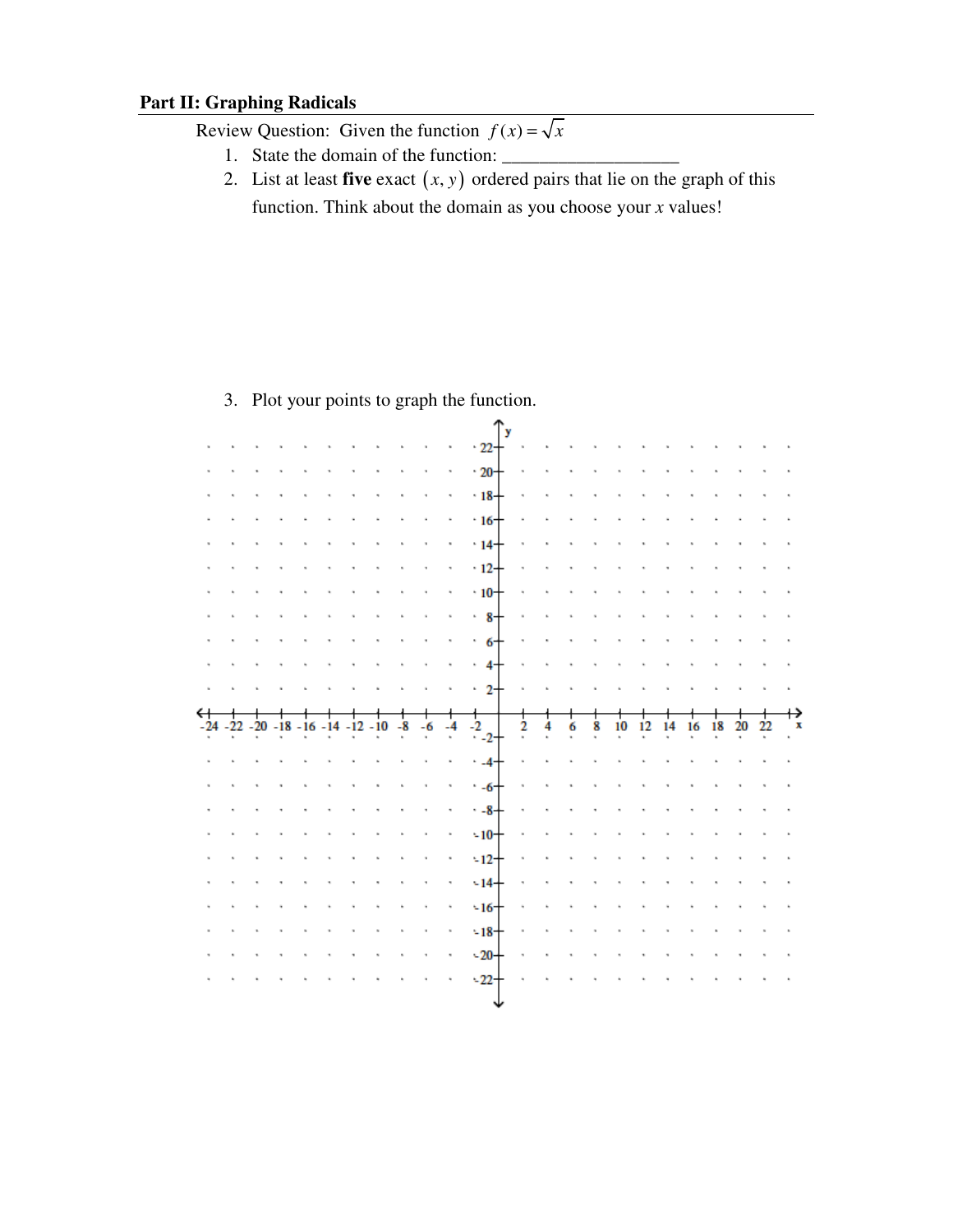Given the function  $f(x) = \sqrt{x^2 + 1}$ 

- 4. State the domain of the function:
- 5. List at least **five** exact  $(x, y)$  ordered pairs that lie on the graph. Think about the domain as you choose your *x* values!

- $\frac{1}{22}$ J.  $\cdot$  20 + J.  $\mathcal{L}_{\mathcal{A}}$  $\mathcal{L}$  $\ddot{\phantom{a}}$ l, ÷. ÷.  $-18-$ ÷.  $\cdot 16+$  $\cdot$  14- $\cdot$  12- $\cdot$  10<sup> $+$ </sup>  $\cdot$  8  $\cdot$  6  $\cdot$  4 t.  $\overline{2}$  $\frac{1}{2}$ <sub>-2</sub>  $-24 - 22 - 20 - 18 - 16 - 14$  $-12$  $-10$  $-8$  $-6$  $-4$  $\overline{2}$ 4  $10 \t 12$ 14 20 6 8 16 18  $-4$  $\cdot -6$  $-8$  $-10 -12$  $-14 -16 -18$  $-20 -22$ **Contract Contract**
- 6. Plot your points to graph the function.

- 7. Compare your graph to the graph of another student. Are they the same? Did you use the same points? Discuss the graph with your lab buddy and be sure you agree.
- 8. Now discuss the similarities and differences between your graph here and the one on the previous page – what changed and how did it affect the graph? Explain with brief complete sentences.